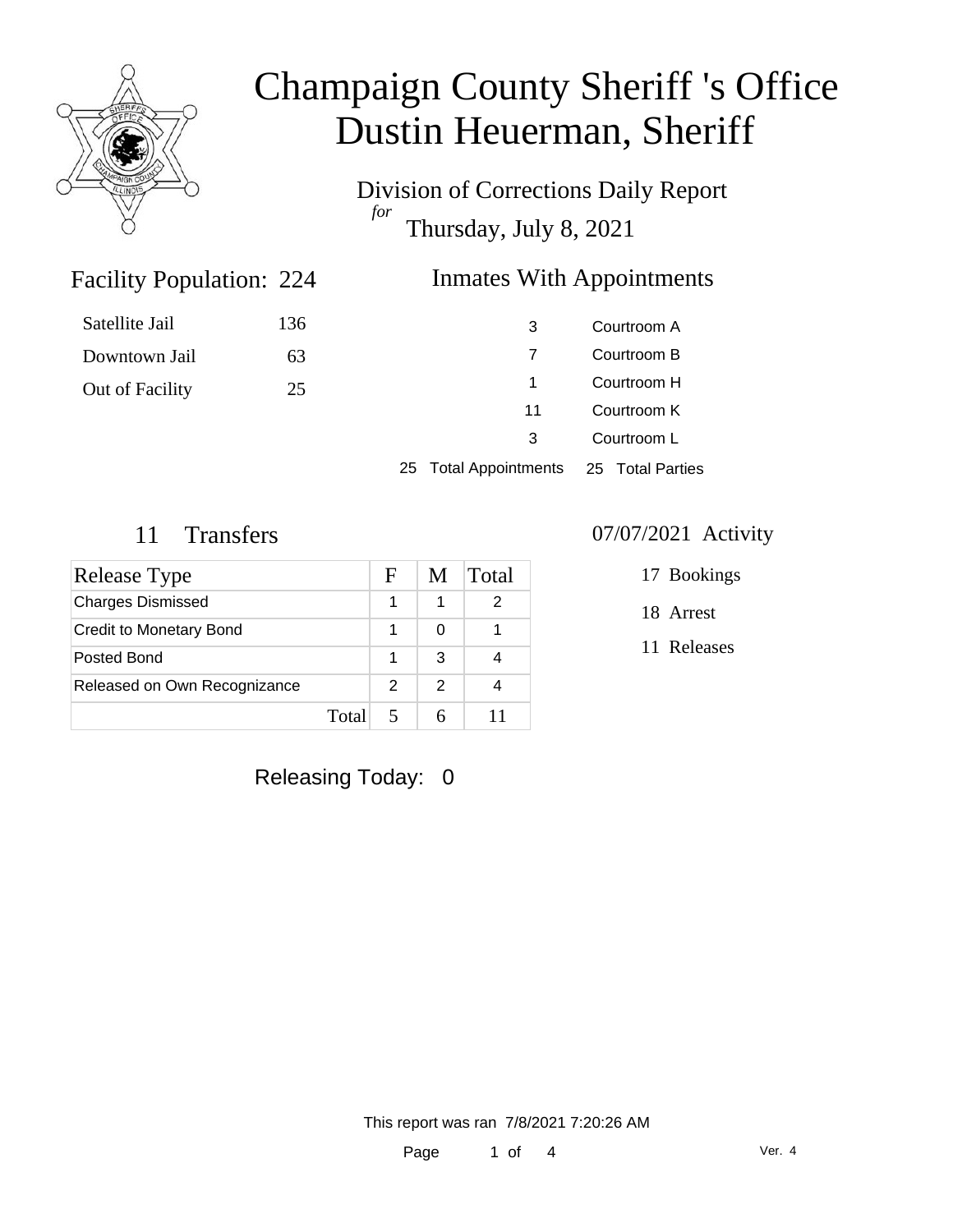

Division of Corrections Daily Report *for* Thursday, July 8, 2021

#### Custody Status Count

- Civil Other 1
- Electronic Home Dentention 24
	- Felony Arraignment 5
		- Felony Other 4
	- Felony Pre-Sentence 6
		- Felony Pre-Trial 130
	- Felony Sentenced CCSO 9
	- Felony Sentenced IDOC 10
		- Hold Other 4
		- Hold Sentenced CCCC 1
	- Misdemeanor Arraignment 3
		- Misdemeanor Pre-Trial 6
- Misdemeanor Sentenced CCSO 1
	- Petition to Revoke 6
	- Remanded to DHS 12
	- Traffic Sentenced CCSO 2
		- Total 224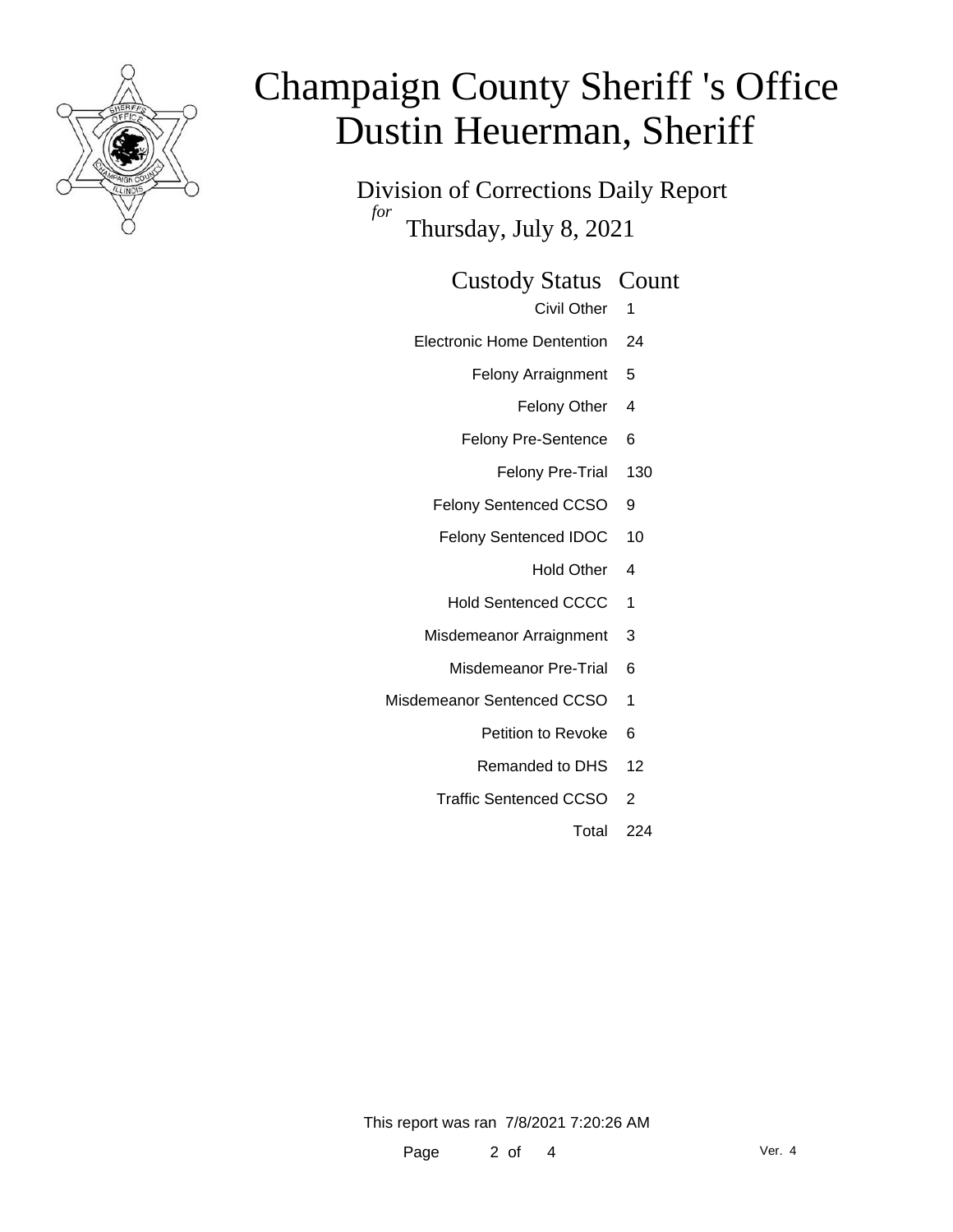

Division of Corrections Daily Report *for* Thursday, July 8, 2021

### Inmates With Appointments

| Jailing Party Name                           | Location    | Number of Records / Node |
|----------------------------------------------|-------------|--------------------------|
| ACKERMAN, CODY JAMES                         | Courtroom B | 1 / Downtown Jail        |
| BETTS, SHAMAR NICHOLAS                       | Courtroom B | 1 / Downtown Jail        |
| BONE, DALLAS LOWELL                          | Courtroom A | 1 / Downtown Jail        |
| CAMPBELL, AARON JACOB                        | Courtroom K | 1 / Satellite Jail       |
| CANNON, GREGORY FITZGERALD                   | Courtroom K | 1 / Satellite Jail       |
| <b>CLARK, ZACHARY LEE</b>                    | Courtroom K | 1 / Satellite Jail       |
| <b>COFFEY, FREDRICK LOUIS</b>                | Courtroom K | 1 / Satellite Jail       |
| GIBSON, ANTONIO MAURICE                      | Courtroom A | 1 / Satellite Jail       |
| HAMILTON, ROBERT                             | Courtroom H | 1 / Satellite Jail       |
| JAMES, ANDREW CORNELIOUS                     | Courtroom K | 1 / Satellite Jail       |
| LUCIO, JOHNNY RAY                            | Courtroom B | 1 / Satellite Jail       |
| LUINA-MONTALVO, LIZ YOANN                    | Courtroom K | 1 / Satellite Jail       |
| LYONS, JOE QUNICY                            | Courtroom B | 1 / Satellite Jail       |
| MILLER, D'ANDRE                              | Courtroom L | 1 / Satellite Jail       |
| MURPHY, AZIA CIMONE                          | Courtroom K | 1 / Satellite Jail       |
| NICHOLAS-SIMONE, ROBERTO<br><b>FRANSISCO</b> | Courtroom B | 1 / Downtown Jail        |
| OVERMAN, ZACHARY WILLIAM                     | Courtroom K | 1 / Satellite Jail       |
| SAYLES-JONES, HANEEF AAMON                   | Courtroom B | 1 / Satellite Jail       |
| ST CLAIR, COURTNEY JO                        | Courtroom K | 1 / Satellite Jail       |
| STOVER, JOSH ANDREW                          | Courtroom K | 1 / Satellite Jail       |
| TROWELL, PRINCE DLVON                        | Courtroom L | 1 / Downtown Jail        |
| <b>WESLEY, FRANK LADELL</b>                  | Courtroom B | 1 / Downtown Jail        |
| WILKINS, ANTHONY RAYMOND                     | Courtroom A | 1 / Downtown Jail        |
| WILLIAMS, TRENTON MONTANA                    | Courtroom K | 1 / Downtown Jail        |
| WILSON, JAMES GREGORY LEE                    | Courtroom L | 1 / Satellite Jail       |